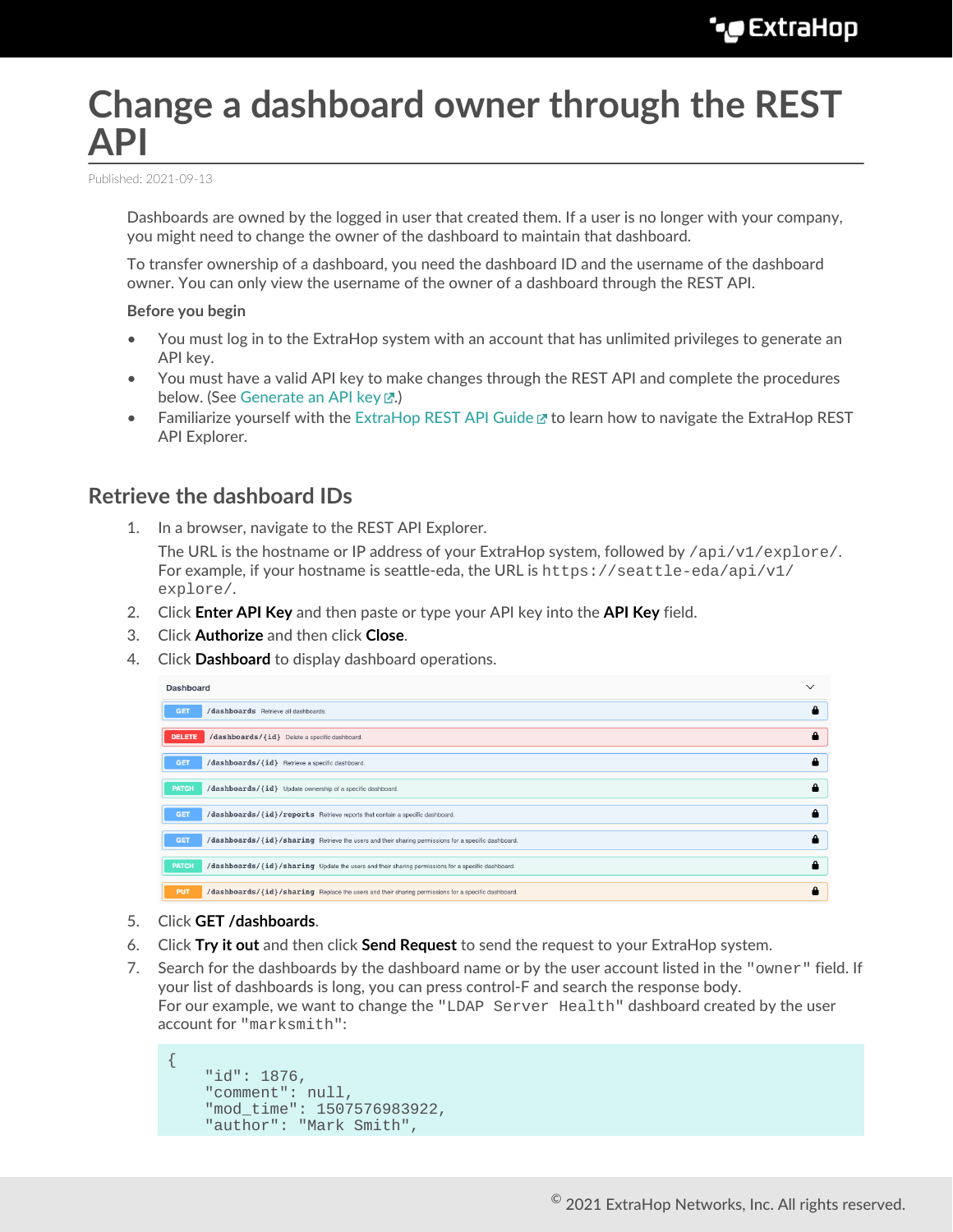```
 "name": "LDAP Server Health",
     "owner": "marksmith",
     "built-in": false,
     "short_code": "MpXgk",
     "rights": [
       "transfer",
       "view",
       "edit",
       "share",
       "delete"
     ]
}
```
8. Note the number in the "id" field for each dashboard you want to modify.

## **Change the dashboard owner**

- 1. Scroll down the page of Dashboard operations to the /dashboards/{id} section.
- 2. Click **PATCH /dashboards/{id}**.
- 3. Click **Try it out**.

The JSON schema is automatically added to the body parameter text box.

- 4. In the body text box, in the "owner" field, replace string with the username of the new owner.
- 5. In the **id** field, type the number you previously noted for the dashboard.

For our example, this value is 1876. (You can only modify one dashboard at a time through the REST API Explorer.)

In the following figure, we added the JSON "string" for the "owner" parameter to the body parameter text box, changed "string" to "paulanderson", and typed "1876" in the id field.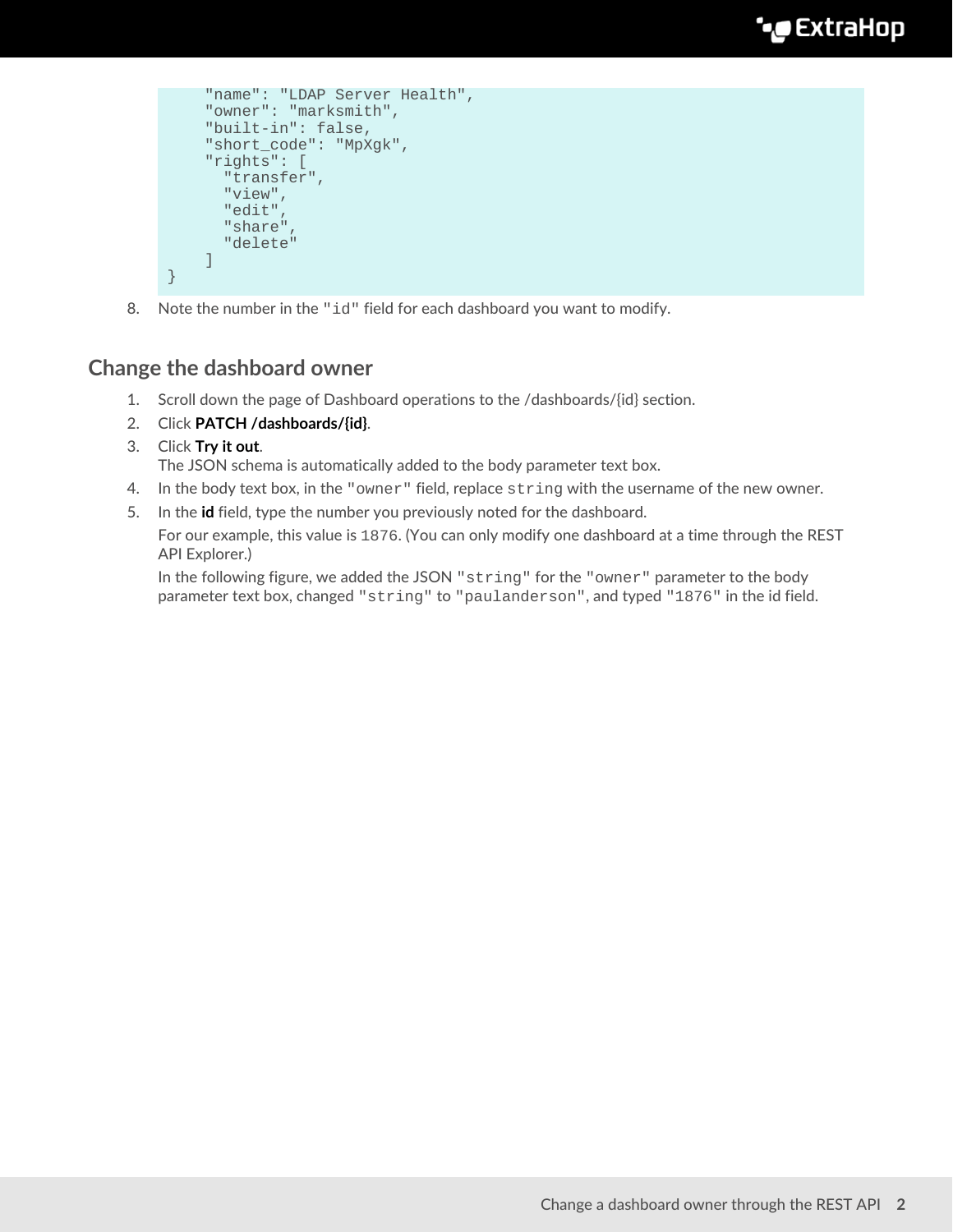| Parameters                                 |                                                                                                                        |
|--------------------------------------------|------------------------------------------------------------------------------------------------------------------------|
| Name                                       | Description                                                                                                            |
| body * required<br>(body)<br>id * required | The username of the dashboard owner.<br>Edit Value   Model                                                             |
|                                            | €<br>"owner": "paulanderson"<br>$\mathcal{F}$                                                                          |
|                                            | <b>Cancel</b><br>Parameter content type<br>application/json<br>$\check{~}$<br>The unique identifier for the dashboard. |
| integer(\$int64)<br>(path)                 | 1876                                                                                                                   |

6. Click **Send Request** to send the request to your ExtraHop system. Under Server response, the Code column displays 204 if the operation is successful. You can click **GET /dashboards** again to verify that the "owner" field has changed. Note that you can only change the dashboard owner. You cannot change the dashboard name or author fields through the REST API.

The dashboard is now available under **My Dashboards** in the ExtraHop system for the new user. As the new owner, you can now log in to your ExtraHop system and change other dashboard properties, such as the dashboard name or author.



**Tip:** After you click **Send Request**, the REST API Explorer provides scripts for the operation in Curl, Python 2.7, or Ruby.

### **Python script example**

The ExtraHop GitHub repository contains an example Python script that searches for all dashboards owned by a user account on an ExtraHop system and then changes the owner for all of those dashboards to another user account.

- 1. Go to the [ExtraHop code-examples GitHub repository](https://github.com/ExtraHop/code-examples) E and download the change\_dashboard\_owner/change\_dashboard\_owner.py file to your local machine.
- 2. In a text editor, open the change\_dashboard\_owner.py file and replace the following configuration variables with information from your environment: